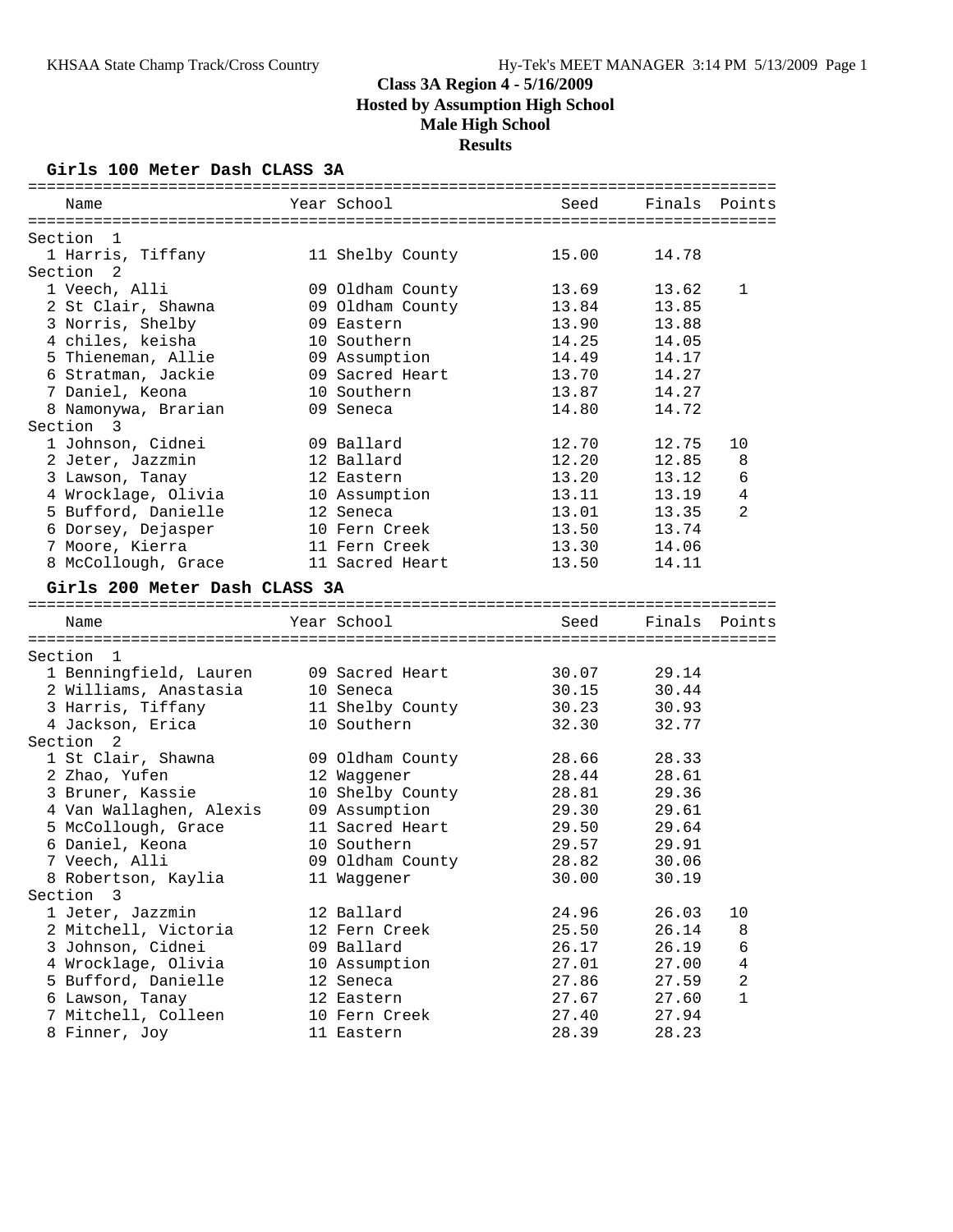### **Girls 400 Meter Dash CLASS 3A**

| Name                          | Year School             | Seed    | Finals             | Points         |
|-------------------------------|-------------------------|---------|--------------------|----------------|
| Section<br>2                  |                         |         |                    |                |
| 1 Vokoun, Amanda              | 09 Assumption           | 1:06.05 | 1:03.84            | 2              |
| 2 Lohr, Elizabeth             | 09 Assumption           | 1:05.61 | 1:05.42            |                |
| 3 Bufford, Danielle           | 12 Seneca               | 1:05.74 | 1:05.52            |                |
| 4 Davies, Diamond             | 11 Ballard              | 1:06.00 | 1:07.38            |                |
| 5 Macken, Nicole              | 09 Sacred Heart         | 1:12.00 | 1:10.86            |                |
| 6 Schlosnagle, Chelsea        | 11 Shelby County        | 1:10.78 | 1:11.73            |                |
| 7 Martin, Gwen                | 09 Shelby County        | 1:13.60 | 1:12.71            |                |
| Section 3                     |                         |         |                    |                |
|                               |                         |         |                    |                |
| 1 Mitchell, Victoria          | 12 Fern Creek           | 59.11   | 59.34              | 10             |
| 2 Turi, Sarah                 | 12 Eastern              | 1:02.78 | 1:02.16            | 8              |
| 3 Jeter, Jazzmin              | 12 Ballard              | 59.53   | 1:02.84            | 6              |
| 4 Orwick, Amelia              | 11 Oldham County        | 1:03.08 | 1:03.50            | $\overline{4}$ |
| 5 Brown, Cierra               | 12 Fern Creek           | 1:03.40 | 1:04.42            | $\mathbf{1}$   |
| 6 Catron-Perez, Maxine        | 09 Eastern              | 1:04.92 | 1:04.70            |                |
| 7 Jones, Hadiya               | 11 Oldham County        | 1:03.87 | 1:05.38            |                |
| 8 Triplett, Vanessa           | 10 Sacred Heart         | 1:05.00 | 1:05.50            |                |
| Girls 800 Meter Run CLASS 3A  |                         |         |                    |                |
|                               |                         |         |                    |                |
| Name                          | Year School             | Seed    | Finals Points      |                |
| Section 1                     |                         |         |                    |                |
| 1 Brink, Emma                 | 10 Sacred Heart         | 2:17.00 | 2:18.00            | 10             |
| 2 Schreiner, Anna             | 11 Eastern              | 2:24.08 | 2:24.29            | 8              |
| 3 Karas, Caterina             | 09 Shelby County        | 2:29.50 | 2:27.50            | 6              |
| 4 Grogan, Margaret            | 09 Oldham County        | 2:29.79 | 2:28.03            | $\overline{4}$ |
| 5 McCaslin, Caroline          | 09 Assumption           | 2:29.32 | 2:30.85            | $\overline{a}$ |
| 6 Marko, Ellen                | 10 Assumption           | 2:32.40 | 2:31.25            | $\mathbf{1}$   |
| 7 Butto, Uadani               | 10 Eastern              | 2:34.20 | 2:33.25            |                |
| 8 Allen, Catherine            | 10 Sacred Heart         | 2:34.00 | 2:38.82            |                |
| 9 Webb, Taylor                | 08 Shelby County        | 2:42.60 | 2:39.39            |                |
| 10 Lee, Shanice               | 10 Fern Creek           | 2:48.00 | 2:40.38            |                |
| 11 Malone, Shakandace         | 10 Fern Creek           | 2:40.00 | 2:46.00            |                |
| 12 Skinner, Amanda            | 12 Oldham County        | 2:45.98 | 2:47.27            |                |
|                               |                         |         |                    |                |
| 13 Mullins, Caroline          | 09 Seneca<br>11 Ballard | 2:45.00 | 2:48.44            |                |
| 14 Bates, Cherese             |                         | 2:52.00 | 2:51.58<br>2:52.41 |                |
| 15 Hayden, Kelsey             | 09 Southern             | 2:52.40 |                    |                |
| 16 Sage, Mallory              | 10 Waggener             | 3:58.00 | 3:34.22            |                |
| 17 Evans, Darrein             | 09 Waggener             | 4:00.00 | 4:02.25            |                |
| Girls 1600 Meter Run CLASS 3A |                         |         |                    |                |
|                               |                         |         |                    |                |
| Name                          | Year School             | Seed    | Finals             | Points         |
|                               |                         |         |                    |                |
| 1 Brink, Emma                 | 10 Sacred Heart         | 5:03.00 | 5:15.35            | 10             |
| 2 El Rady, Ashley             | 10 Assumption           | 5:28.60 | 5:20.23            | 8              |
| 3 Riedling, Allison           | 11 Assumption           | 5:23.57 | 5:22.39            | 6              |
| 4 Mayfield, Tori              | 11 Eastern              | 5:24.93 | 5:25.66            | $\overline{4}$ |
| 5 Ramsey, Kaitlynn            | 09 Eastern              | 5:29.64 | 5:28.74            | 2              |
| 6 McAtee, Emme                | 12 Sacred Heart         | 5:23.00 | 5:33.28            | 1              |
| 7 Bear, Chelsea               | 07 Oldham County        | 5:58.61 | 6:03.52            |                |
|                               |                         |         |                    |                |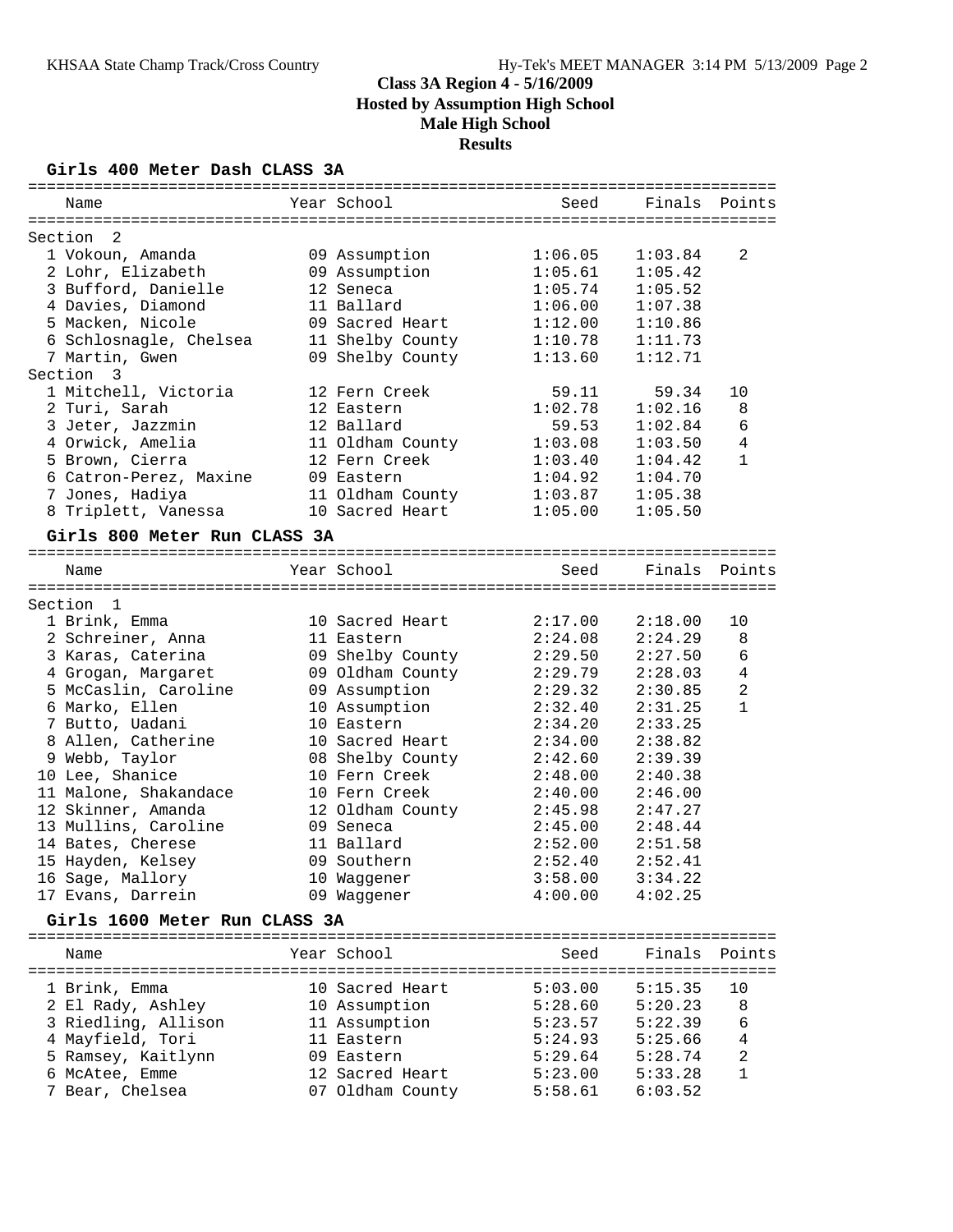## **....Girls 1600 Meter Run CLASS 3A**

| 8 Malone, Shakandace 10 Fern Creek                                                                                                                                                                                  |                                           | 6:12.00               | 6:08.92  |                      |
|---------------------------------------------------------------------------------------------------------------------------------------------------------------------------------------------------------------------|-------------------------------------------|-----------------------|----------|----------------------|
| 9 Mullins, Caroline 09 Seneca                                                                                                                                                                                       |                                           | $5:52.00$ $6:16.22$   |          |                      |
| 10 Kinkle, Hannah                                                                                                                                                                                                   | 10 Ballard                                | $6:05.00$ $6:17.58$   |          |                      |
|                                                                                                                                                                                                                     |                                           |                       |          |                      |
|                                                                                                                                                                                                                     |                                           |                       |          |                      |
|                                                                                                                                                                                                                     |                                           |                       |          |                      |
| 11 Mullins, Elizabeth 12 Seneca 5:45.00 6:20.03<br>12 Anderson, Alyssa 10 Shelby County 5:55.60 6:23.36<br>13 Hackbarth, Victoria 10 Ballard 6:15.00 6:25.55<br>14 Miller, Lindsey 10 Shelby County 6:02.40 6:31.47 |                                           |                       |          |                      |
| Girls 3200 Meter Run CLASS 3A                                                                                                                                                                                       |                                           |                       |          |                      |
| Name                                                                                                                                                                                                                | Year School and the School and the School | Seed                  |          | Finals Points        |
|                                                                                                                                                                                                                     |                                           |                       |          |                      |
| 1 Brink, Emma 10 Sacred Heart 11:14.00 11:25.87<br>2 Means, Julia 11 Sacred Heart 11:32.00 11:30.08                                                                                                                 |                                           |                       |          | 10                   |
|                                                                                                                                                                                                                     |                                           |                       |          | 8                    |
| 3 Mayfield, Tori 11 Eastern                                                                                                                                                                                         |                                           | 11:34.04              | 11:46.27 | 6                    |
|                                                                                                                                                                                                                     |                                           | 11:42.63              | 11:55.55 | 4                    |
| 4 Davis, Sara 11 Assumption<br>5 Stamon, Amy 12 Assumption<br>6 Wigginton, Teal 11 Eastern                                                                                                                          |                                           | $11:54.28$ $11:57.18$ |          | 2                    |
| 7 Delgado, Anya               10 Ballard               14:00.00   15:37.26                                                                                                                                          |                                           | $12:31.61$ $12:49.98$ |          | $\mathbf{1}$         |
|                                                                                                                                                                                                                     | 09 Ballard                                |                       |          |                      |
| 8 Cain, Brenna                                                                                                                                                                                                      |                                           | $14:00.00$ $16:08.23$ |          |                      |
| Girls 100 Meter Hurdles CLASS 3A                                                                                                                                                                                    |                                           |                       |          |                      |
| Name                                                                                                                                                                                                                | Year School                               | Seed                  |          | Finals Points        |
| 1 Harrison, Tori 12 Eastern                                                                                                                                                                                         |                                           | 18.73                 | 19.27    |                      |
| Section 2                                                                                                                                                                                                           |                                           |                       |          |                      |
|                                                                                                                                                                                                                     |                                           | 16.00                 | 15.83    | 10                   |
| 1 Campbell, Lilly 10 Sacred Heart<br>2 Quick, Shene 11 Ballard                                                                                                                                                      |                                           | 16.41                 | 16.23    | 8                    |
| 3 Wagenseller, Shelby 12 Ballard                                                                                                                                                                                    |                                           | 16.67                 | 16.41    | 6                    |
| $\frac{4 \text{ Wilson}}{2 \pi}$ , Diamond                                                                                                                                                                          | 11 Fern Creek                             | 16.30                 | 16.51    | 4                    |
| 5 Cappy, Caroline 10 Assumption                                                                                                                                                                                     |                                           | 18.10                 | 17.89    | 2                    |
| 6 Larsen, Teresa 69 Oldham County 18.13 17.94                                                                                                                                                                       |                                           |                       |          | 1                    |
| 7 Crawford, Erin 11 Assumption                                                                                                                                                                                      |                                           | 18.20   18.47         |          |                      |
| 8 Ford, Ellen                                                                                                                                                                                                       | 12 Oldham County                          | 18.52                 | 18.80    |                      |
| Girls 300 Meter Hurdles CLASS 3A                                                                                                                                                                                    |                                           |                       |          |                      |
| Name                                                                                                                                                                                                                | Year School                               | Seed                  |          | Finals Points        |
|                                                                                                                                                                                                                     |                                           |                       |          |                      |
| Section 1                                                                                                                                                                                                           |                                           |                       |          |                      |
| 1 Harrison, Tori                                                                                                                                                                                                    | 12 Eastern                                | 53.61                 | 53.98    |                      |
| 2 chiles, keisha                                                                                                                                                                                                    | 10 Southern                               |                       | 54.36    |                      |
| 3 Fox, Alisha<br>Section 2                                                                                                                                                                                          | 09 Waggener                               | 1:03.00               | 57.85    |                      |
| 1 Wagenseller, Shelby                                                                                                                                                                                               | 12 Ballard                                | 50.34                 | 47.52    | 10                   |
| 2 Storck, Erin                                                                                                                                                                                                      | 12 Assumption                             | 47.66                 | 47.74    | 8                    |
| 3 Wilson, Diamond                                                                                                                                                                                                   | 11 Fern Creek                             | 46.90                 | 48.85    | 6                    |
| 4 Quick, Shene                                                                                                                                                                                                      | 11 Ballard                                | 52.02                 | 49.89    | 4                    |
| 5 Ford, Ellen                                                                                                                                                                                                       | 12 Oldham County                          | 49.99                 | 49.96    | 2                    |
| 6 Cappy, Caroline                                                                                                                                                                                                   | 10 Assumption                             | 51.16                 | 51.12    | $\mathbf{1}$         |
| -- Larsen, Teresa                                                                                                                                                                                                   | 09 Oldham County                          | 50.19                 | DQ       | no attempt made to c |
| -- Campbell, Lilly                                                                                                                                                                                                  | 10 Sacred Heart                           | 49.90                 | DQ       | kicked hurdle into o |
|                                                                                                                                                                                                                     |                                           |                       |          |                      |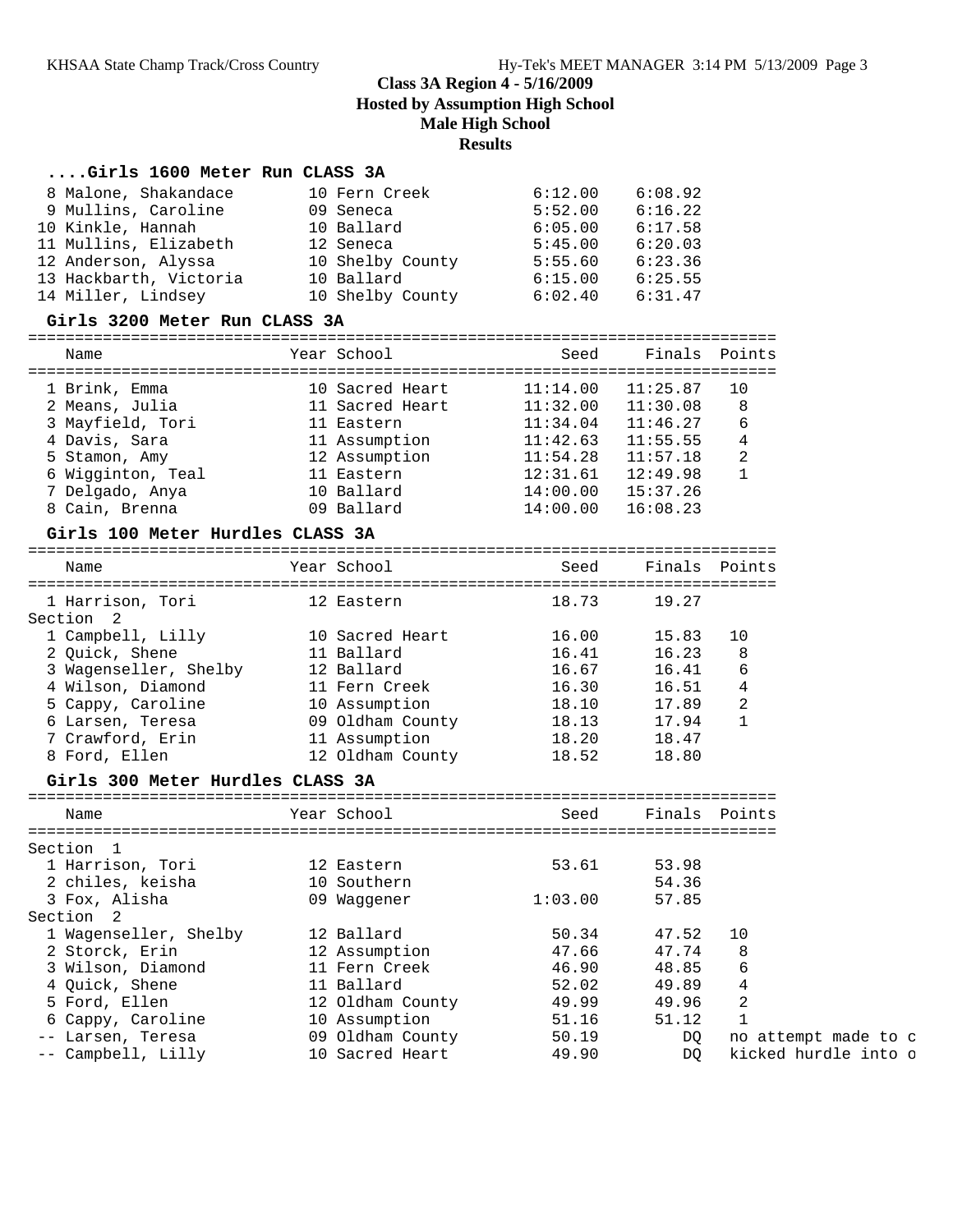## **Girls 4x100 Meter Relay CLASS 3A**

| =====================<br>School  |    | ==================================<br>Seed | Finals  | Points |
|----------------------------------|----|--------------------------------------------|---------|--------|
|                                  |    |                                            |         |        |
| 1 Fern Creek                     |    | 49.90                                      | 49.41   | 10     |
| 1) Grigsby, Asia 10              |    | 2) Wilson, Diamond 11                      |         |        |
| 3) Mitchell, Colleen 10          |    | 4) Mitchell, Victoria 12                   |         |        |
| 5) Moore, Kierra 11              |    | 6) Dorsey, Dejasper 10                     |         |        |
| 2 Eastern                        |    | 51.07                                      | 51.45   | 8      |
| 1) Norris, Shelby 09             |    | 2) Nash, Alexys 09                         |         |        |
| 3) Lawson, Tanay 12              |    | 4) Hinkle, Sydney 10                       |         |        |
| 5) Finner, Joy 11                |    | 6) Hamilton, Johannah 11                   |         |        |
| 7) Harrison, Tori 12             |    | 8) Ward, Kyra 11                           |         |        |
| 3 Oldham County                  |    | 53.35                                      | 53.52   | 6      |
| 1) Veech, Alli 09                |    | 2) Jones, Hadiya 11                        |         |        |
| 3) Orwick, Amelia 11             |    | 4) King, Remsing 12                        |         |        |
| 5) St Clair, Shawna 09           |    | 6) Dickerson, Evann 09                     |         |        |
| 7) Tisdale, Kelly 11             | 8) |                                            |         |        |
| 4 Assumption                     |    | 54.34                                      | 54.71   | 4      |
| 1) Bell, Maya 09                 |    | 2) Thieneman, Allie 09                     |         |        |
| 3) Wrocklage, Olivia 10          |    | 4) Todd, Katie 10                          |         |        |
| 5) Van Wallaghen, Alexis 09      |    | 6) McClelland, Megan 09                    |         |        |
| 7) Crawford, Erin 11             |    | 8) Cappy, Caroline 10                      |         |        |
| 5 Sacred Heart                   |    | 56.80                                      | 55.55   | 2      |
| 1) Stratman, Jackie 09           |    | 2) Benningfield, Natalie 09                |         |        |
| 3) McCollough, Grace 11          |    | 4) Campbell, Lilly 10                      |         |        |
| 5) Buckey, Lindsey 09            |    | 6) Bell, Lauren 09                         |         |        |
| 7) Benningfield, Lauren 09       |    | 8) Macken, Nicole 09                       |         |        |
| 6 Waggener                       |    | 56.00                                      | 56.20   | 1      |
| 1) Zhao, Yufen 12                |    | 2) Nelson, Vernicka 11                     |         |        |
| 3) Porter, Tainisha 11           |    | 4) Robertson, Kaylia 11                    |         |        |
| 5) Fox, Alisha 09                | 6) |                                            |         |        |
| 7 Shelby County                  |    | 56.25                                      | 56.66   |        |
| 1) Bruner, Kassie 10             |    | 2) Abernathy, Jalin 08                     |         |        |
| 3) Schlosnagle, Chelsea 11       |    | 4) Harris, Tiffany 11                      |         |        |
| 5) Martin, Gwen 09               | 6) |                                            |         |        |
| -- Ballard                       |    | 51.80                                      | FS      |        |
| 1) Saunders, Porsha 10           |    | 2) Ford, Fiana 09                          |         |        |
| 3) Newby, Angelica 10            |    | 4) Johnson, Cidnei 09                      |         |        |
| 5) Clemons, Linesha 09           |    | 6) McMillan, Ashley 11                     |         |        |
| 7) Miller, Alexis 10             |    | 8) Wagenseller, Shelby 12                  |         |        |
| Girls 4x200 Meter Relay CLASS 3A |    |                                            |         |        |
| School                           |    | Seed                                       | Finals  | Points |
|                                  |    |                                            |         |        |
| Section 1                        |    |                                            |         |        |
| 1 Ballard                        |    | 1:43.00                                    | 1:47.77 | 10     |
| 1) Clay, Hillary 11              |    | 2) McMillan, Ashley 11                     |         |        |
| 3) Quick, Shene 11               |    | 4) Johnson, Cidnei 09                      |         |        |
| 5) Saunders, Porsha 10           |    | 6) Newby, Angelica 10                      |         |        |
| 7) Wagenseller, Shelby 12        |    | 8) Miller, Alexis 10                       |         |        |
| 2 Eastern                        |    | 1:49.24                                    | 1:48.66 | 8      |
| 1) Finner, Joy 11                |    | 2) Lawson, Tanay 12                        |         |        |
| 3) Hinkle, Sydney 10             |    | 4) Nash, Alexys 09                         |         |        |
| 5) Catron-Perez, Maxine 09       |    | 6) Turi, Sarah 12                          |         |        |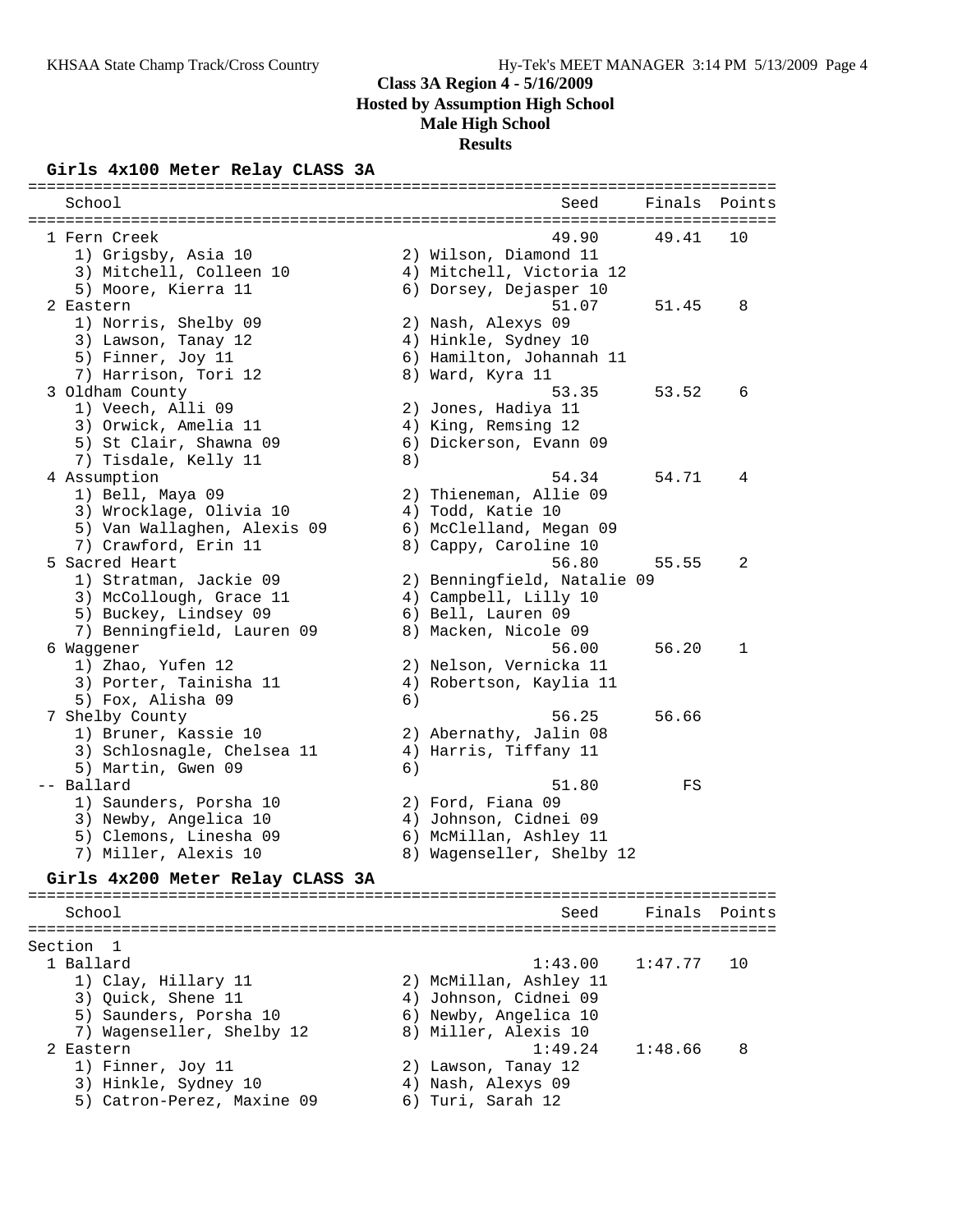### **....Girls 4x200 Meter Relay CLASS 3A**

| 7) Norris, Shelby 09       | 8) Thomas, Kristen 12              |
|----------------------------|------------------------------------|
| 3 Fern Creek               | 1:49.12<br>1:49.80<br>6            |
| 1) Grigsby, Asia 10        | 2) Dorsey, Dejasper 10             |
| 3) Brown, Cierra 12        | 4) Mitchell, Colleen 10            |
| 5) Moore, Kierra 11        | 6)                                 |
| 4 Assumption               | $1:55.70$ $1:52.61$<br>4           |
| 1) Storck, Erin 12         | 2) Van Wallaghen, Alexis 09        |
| 3) Todd, Katie 10          | 4) Wrocklage, Olivia 10            |
| 5) Lohr, Elizabeth 09      | 6) Cappy, Caroline 10              |
| 7) Thieneman, Allie 09     | 8) Bell, Maya 09                   |
| 5 Oldham County            | 1:52.16<br>1:55.45<br>2            |
| 1) Veech, Alli 09          | 2) St Clair, Shawna 09             |
| 3) Grogan, Margaret 09     | 4) King, Remsing 12                |
| 5) Orwick, Amelia 11       | 6) Jones, Hadiya 11                |
| 7) Ford, Ellen 12          | 8) Tisdale, Kelly 11               |
| 6 Sacred Heart             | 1:56.80<br>1:59.56<br>$\mathbf{1}$ |
| 1) Benningfield, Lauren 09 | 2) Benningfield, Natalie 09        |
| 3) Smith, Lindesy 09       | 4) McCollough, Grace 11            |
| 5) Stratman, Jackie 09     | 6) Bell, Lauren 09                 |
| 7) Macken, Nicole 09       | 8) Buckey, Lindsey 09              |
| 7 Shelby County            | 1:55.00<br>1:59.66                 |
| 1) Bruner, Kassie 10       | 2) Martin, Gwen 09                 |
| 3) Schlosnagle, Chelsea 11 | 4) Harris, Tiffany 11              |
| 5) Abernathy, Jalin 08     | 6)                                 |
| 8 Waqqener                 | 2:01.80<br>2:03.00                 |
| 1) Zhao, Yufen 12          | 2) Nelson, Vernicka 11             |
| 3) Porter, Tainisha 11     | 4) Robertson, Kaylia 11            |
| 5) Fox, Alisha 09          | 6)                                 |

### **Girls 4x400 Meter Relay CLASS 3A**

================================================================================ School Seed Finals Points ================================================================================ 1 Fern Creek 4:05.00 4:12.99 10 1) Mitchell, Colleen 10 2) Lee, Shanice 10 3) Brown, Cierra 12 4) Mitchell, Victoria 12 5) Wilson, Diamond 11 6) Malone, Shakandace 10 2 Eastern 4:16.82 4:14.70 8 1) Schreiner, Anna 11 2) Catron-Perez, Maxine 09 3) Nash, Alexys 09 4) Turi, Sarah 12 5) Finner, Joy 11 6) Biddix, Arielle 09 7) Hinkle, Sydney 10 8) Ramsey, Kaitlynn 09 3 Assumption 4:23.40 4:16.83 6 1) Vokoun, Amanda 09 2) Lohr, Elizabeth 09 3) Storck, Erin 12 4) Schweiger, Bethany 10 5) McCaslin, Caroline 09 6) Cappy, Caroline 10 7) El Rady, Ashley 10 8) Crawford, Erin 11 4 Oldham County 4:16.84 4:17.52 4 1) Grogan, Margaret 09 2) Jones, Hadiya 11 3) Larsen, Teresa 09 4) Orwick, Amelia 11 5) Ford, Ellen 12 6) St Clair, Shawna 09 7) Tisdale, Kelly 11  $\hphantom{i}$  8) King, Remsing 12 5 Ballard 4:19.76 4:18.62 2 1) Taylor, Jasmine 12 2) Wagenseller, Shelby 12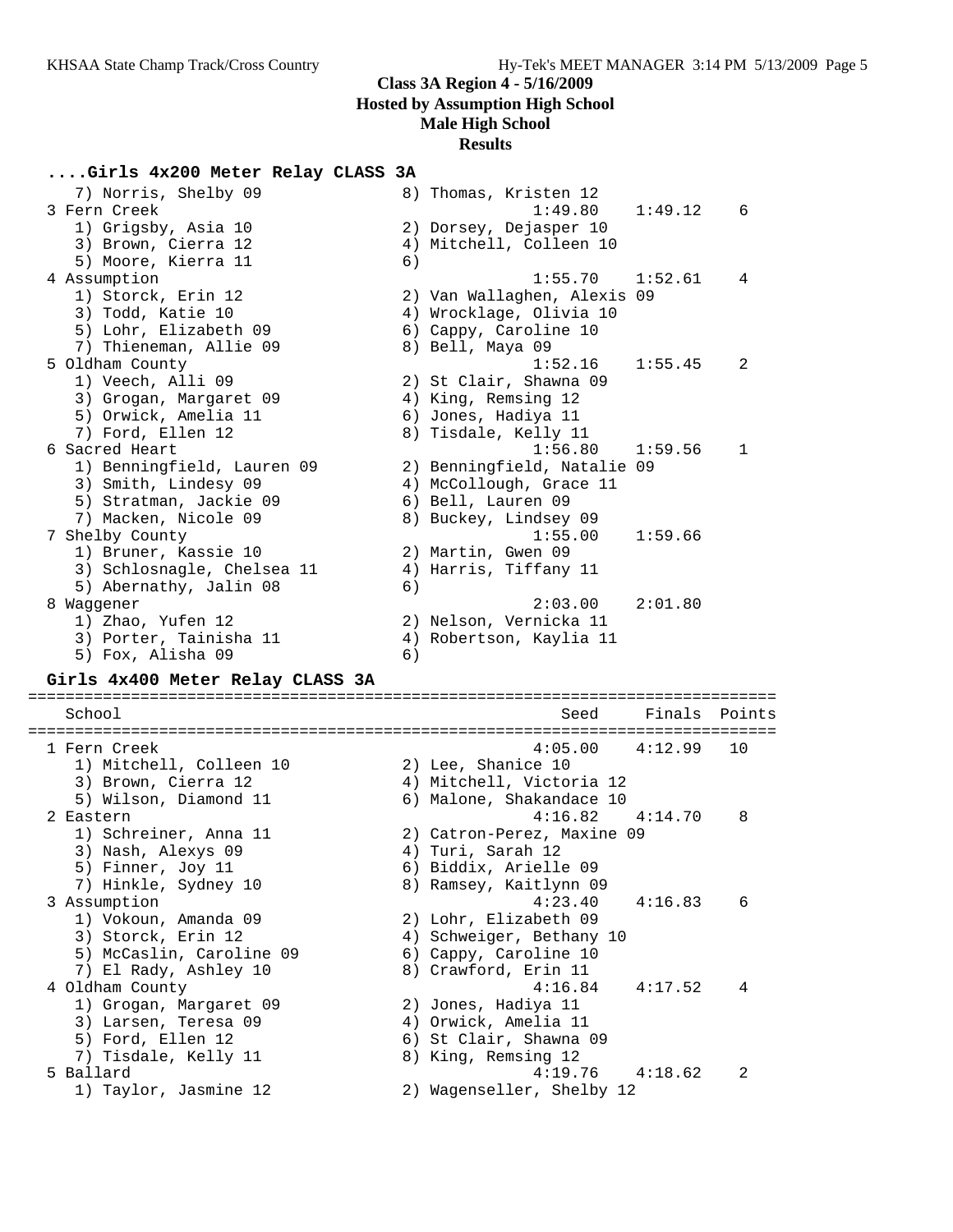### **....Girls 4x400 Meter Relay CLASS 3A**

| 4) Clay, Hillary 11                |
|------------------------------------|
| 6) Quick, Shene 11                 |
| 8) Davies, Diamond 11              |
| $4:46.70$ $4:37.26$<br>$\mathbf 1$ |
| 2) Schlosnagle, Chelsea 11         |
| 4) Martin, Gwen 09                 |
| 6) Bruner, Kassie 10               |
| $4:42.00$ $4:37.66$                |
| 2) Calhoun, Emily 09               |
| 4) Macken, Nicole 09               |
| 6) Poupolo, Jacklyn 09             |
| 8) Cunningham, Rebecca 11          |
| 4:40.46                            |
| 2) Mullins, Caroline 09            |
| 4) Williams, Anastasia 10          |
| 6)                                 |
|                                    |

#### **Girls 4x800 Meter Relay CLASS 3A**

================================================================================ School Seed Finals Points ================================================================================ 1 Eastern 9:51.90 9:45.56 10 1) Ramsey, Kaitlynn 09 2) Turi, Sarah 12 3) Schreiner, Anna 11  $\hskip10mm$  4) Mayfield, Tori 11 5) Butto, Uadani 10 6) Biddix, Arielle 09 7) Frierson, Fallon 09 8) Frazier, Kenya 10 2 Assumption 9:58.42 10:01.35 8 1) McCaslin, Caroline 09 2) Marko, Ellen 10 3) Schweiger, Bethany 10 4) El Rady, Ashley 10 5) Riedling, Allison 11 6) Marko, Lindsay 09 7) Stamon, Amy 12 8) Davis, Sara 11 3 Sacred Heart 10:24.00 10:20.94 6 1) Allen, Catherine 10 2) Poupolo, Jacklyn 09 3) Daly, Grace 09 4) Cunningham, Rebecca 11 5) Calhoun, Emily 09 6) Triplett, Vanessa 10 7) McAtee, Emme 12 8) Means, Julia 11 4 Shelby County 10:55.44 10:26.14 4 1) Anderson, Alyssa 10 2) Karas, Caterina 09 3) Webb, Taylor 08 4) Miller, Lindsey 10 5) Melanson, Katie 10 (6) 5 Oldham County 10:42.76 10:51.24 2 1) Bear, Chelsea 07 2) Grogan, Margaret 09 3) Larsen, Teresa 09 4) Skinner, Amanda 12 5) Tisdale, Kelly 11 (6) Orwick, Amelia 11 7) Lund, Christine 09 8) 6 Ballard 11:03.00 11:25.74 1 1) Hackbarth, Victoria 10 2) Bates, Cherese 11 3) Kinkle, Hannah 10 4) Thomas, Rontrice 11 5) Delgado, Anya 10 6) Jordan, Angie 10 7) Smith, Hayley 10 8) Gaines, Victoria 09 7 Southern 11:58.00 11:30.84 1) Casper-Peak, Alix 12 2) Clark, Jackie 10 3) Janssen, Jessica 12 4) Hayden, Kelsey 09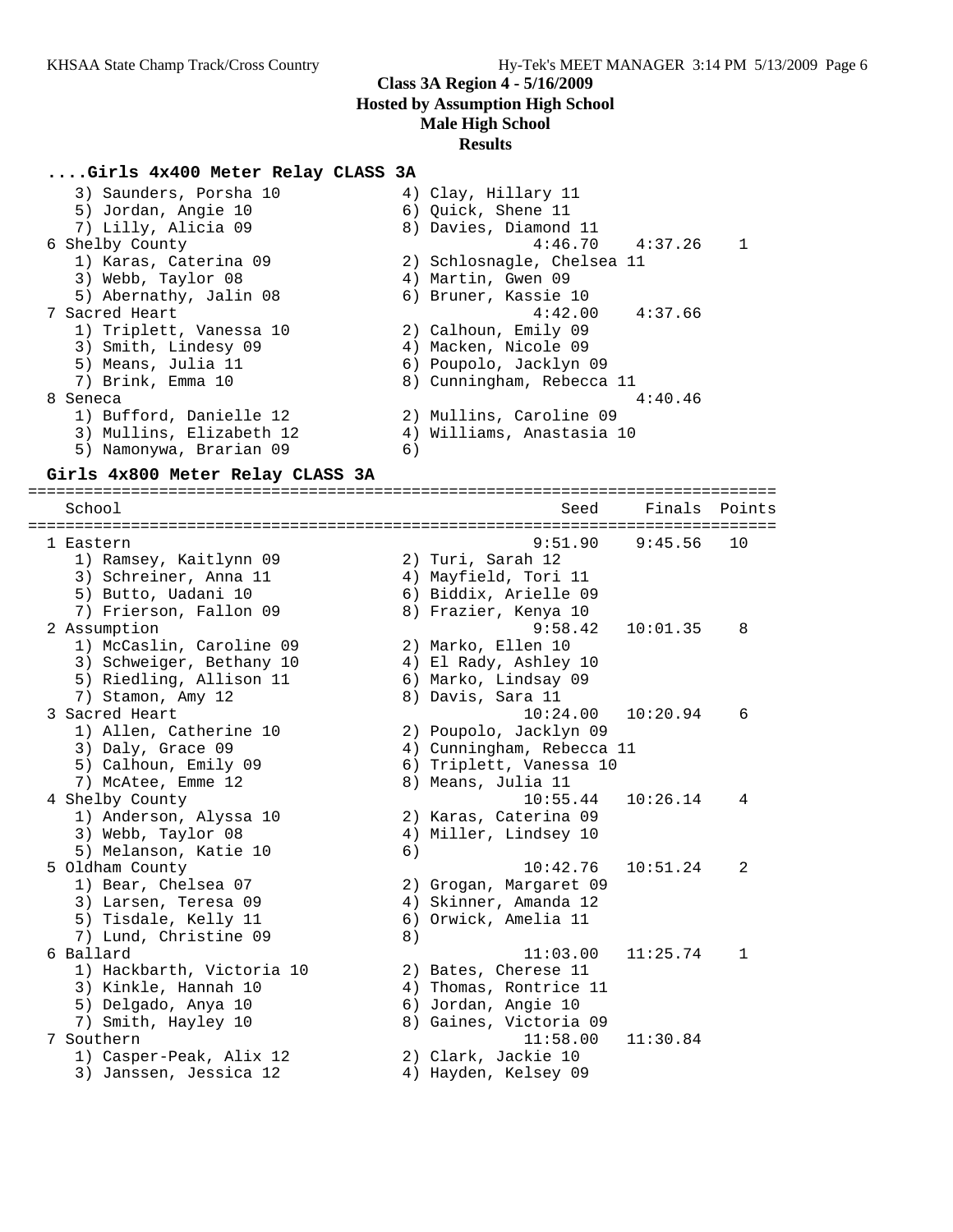### **Boys 100 Meter Dash CLASS 3A**

| Name                                    | Year School                                                     | Seed  | Finals Points |                |
|-----------------------------------------|-----------------------------------------------------------------|-------|---------------|----------------|
| Section 2                               |                                                                 |       |               |                |
| 1 Jones, Dwayne                         |                                                                 |       | 11.48         |                |
| 2 Hayden, Josh                          | 12 Southern 11.59<br>11 Eastern 11.69<br>12 Oldham County 11.60 |       | 11.51         |                |
| 3 Cuebus, Joel                          |                                                                 |       | 11.65         |                |
| 4 O'Bannon, Rico 12 Shelby County 11.65 |                                                                 |       | 11.68         |                |
| 5 Pannell, Fred 11 Seneca               |                                                                 | 11.84 | 11.71         |                |
| 6 Adams, Michael                        | 12 Oldham County<br>11 Seneca<br>12 Mars                        | 11.67 | 11.76         |                |
| 7 Greene, Nick                          |                                                                 | 11.60 | 11.80         |                |
| 8 Malemuas, Raby                        | 12 Waggener                                                     | 11.80 | 11.94         |                |
| Section 3                               |                                                                 |       |               |                |
| 1 Kannamore, William 10 Ballard         |                                                                 | 11.28 | 11.02         | 10             |
| 2 Dow, Martez                           | 12 Ballard                                                      | 11.31 | 11.21         | 8              |
| 3 Phillips, Tim                         |                                                                 | 11.05 | 11.29         | 6              |
| 4 Wheat, Chris                          | 12 Trinity<br>11 Trinity<br>11 Shelby County<br>11 Eastern      | 11.44 | 11.31         | 4              |
| 5 Thomas, Edwin                         |                                                                 | 11.47 | 11.44         | 2              |
| 6 Parks, Chris                          |                                                                 | 11.58 |               | 1              |
|                                         |                                                                 |       | 11.46         |                |
| 7 Welch, Jimmie                         | 12 Fern Creek                                                   | 11.40 | 11.56         |                |
| 8 Cham, Omar                            | 12 Fern Creek                                                   | 11.24 | 11.90         |                |
| Boys 200 Meter Dash CLASS 3A            |                                                                 |       |               |                |
| Name                                    | Year School                                                     | Seed  | Finals Points |                |
|                                         |                                                                 |       |               |                |
| Section 2                               |                                                                 |       |               |                |
| 1 McConnel, Matt                        | 11 Trinity<br>12 Fern Creek<br>11 Eastern                       | 23.42 | 23.33         |                |
| 2 Welch, Jimmie                         |                                                                 | 23.20 | 23.42         |                |
| 3 Trowell, Donaven                      |                                                                 | 23.87 | 23.56         |                |
| 4 Smith, Mauri                          | 12 Eastern                                                      |       | 24.50         |                |
| 5 Malemuas, Raby 12 Waggener 33.80      |                                                                 |       | 24.62         |                |
| 6 Kimbley, Corey 11 Southern            |                                                                 | 26.04 | 25.45         |                |
| Section 3                               |                                                                 |       |               |                |
| 1 Dow, Martez                           | 12 Ballard                                                      | 22.81 | 22.51         | 10             |
| 2 Kannamore, William                    | -<br>10 Ballard                                                 | 22.36 | 22.67         | 8              |
| 3 Cham, Omar                            | 12 Fern Creek                                                   | 22.64 | 22.75         | 6              |
| 4 Blakemore, Jordan 12 Southern         |                                                                 | 23.13 | 23.16         | 4              |
| 5 Thomas, Edwin                         |                                                                 |       | 23.18         | 2              |
| 6 Phillips, Tim                         | 11 Shelby County 23.10<br>12 Trinity 23.00<br>11 Seneca 23.10   |       | 23.23         | $\mathbf{1}$   |
| 7 Pannell, Fred                         |                                                                 |       |               |                |
|                                         | 11 Seneca                                                       | 23.10 | 24.33         |                |
| 8 Jacobs, Jordan                        | 11 Seneca                                                       | 22.80 | 24.91         |                |
| Boys 400 Meter Dash CLASS 3A            |                                                                 |       |               |                |
| Name                                    | Year School                                                     | Seed  | Finals Points |                |
|                                         |                                                                 |       |               |                |
| Section 1                               |                                                                 |       |               |                |
| 1 Baker, Ronnie                         | 09 Ballard                                                      | 53.90 | 53.39         |                |
| 2 Bender, Jordan                        | 10 Seneca                                                       | 53.44 | 54.09         |                |
| 3 Yates, Justin                         | 11 Southern                                                     | 56.78 | 54.58         |                |
| 4 Conrad, Phillip                       | 10 Seneca                                                       | 56.42 | 59.96         |                |
| -- Scott, William                       | 12 Fern Creek                                                   | 57.00 | DQ            | lane violation |
| Section 2                               |                                                                 |       |               |                |
| 1 Klosterman, Sean                      | 12 Eastern                                                      | 50.21 | 49.70         | 10             |
|                                         |                                                                 |       |               |                |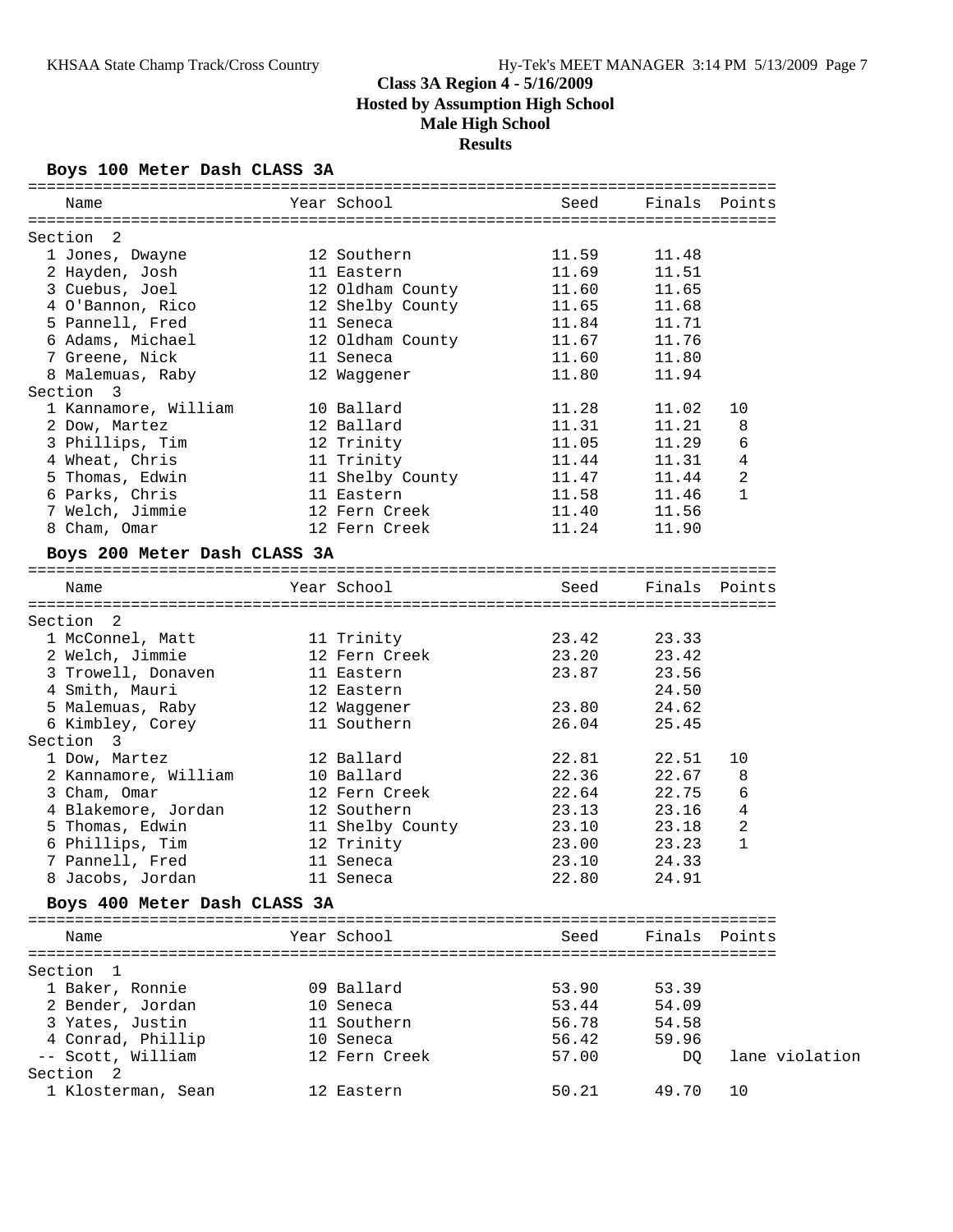# **....Boys 400 Meter Dash CLASS 3A**

| 2 Whitehouse, Tyler          | 12 Shelby County | 51.39   | 50.12              | 8              |
|------------------------------|------------------|---------|--------------------|----------------|
| 3 Kpoh, Sam                  | 12 Waggener      | 50.23   | 51.06              | 6              |
| 4 Radcliff, Scott            | 12 Trinity       | 52.00   | 51.16              | $\overline{4}$ |
| 5 Jones, Joshua              | 09 Ballard       | 52.76   | 51.26              | $\overline{c}$ |
| 6 Bollinger, Dustin          | 12 Trinity       | 51.75   | 51.69              | $\mathbf{1}$   |
| 7 Pernell, Jonathan          | 12 Shelby County | 51.94   | 52.49              |                |
| 8 Randle, Derayvon           | 09 Eastern       | 53.44   | 52.93              |                |
| Boys 800 Meter Run CLASS 3A  |                  |         |                    |                |
| Name                         | Year School      |         | Seed Finals Points |                |
| Section 1                    |                  |         |                    |                |
| 1 Zaremba, Alec              | 12 Shelby County | 2:03.08 | 2:01.42            | 10             |
| 2 Flinchum, Dane             | 12 Trinity       | 2:05.92 | 2:02.13            | 8              |
| 3 Raidt, Dillon              | 11 Trinity       | 2:04.89 | 2:02.42            | 6              |
| 4 Blake, Anthony             | 12 Fern Creek    | 2:07.00 | 2:05.97            | $\overline{4}$ |
| 5 Lorah, Austin              | 10 Eastern       | 2:15.44 | 2:08.36            | $\overline{a}$ |
| 6 Bryant, Zac                | 09 Fern Creek    | 2:09.00 | 2:10.71            | $\mathbf{1}$   |
| 7 Carter, Zach               | 10 Shelby County | 2:12.40 | 2:11.43            |                |
| 8 Marat, Hussein             | 12 Waqqener      | 2:10.00 | 2:13.75            |                |
| 9 Ayres, Jeb                 | 10 Oldham County | 2:16.15 | 2:15.02            |                |
| 10 Thoele, Danny             | 09 Eastern       | 2:15.27 | 2:17.30            |                |
| 11 Hirani, Nikhil            | 11 Ballard       | 2:19.35 | 2:18.30            |                |
| 12 Fischer, Joel             | 09 Oldham County | 2:19.41 | 2:22.39            |                |
| 13 McGovern, William         | 09 Seneca        | 2:10.56 | 2:24.14            |                |
| 14 Marlin, Michael           | 12 Southern      | 2:25.00 | 2:25.58            |                |
| 15 Hodges, Derrick           | 11 Waggener      | 2:20.00 | 2:26.06            |                |
| 16 Penn, Michael             | 09 Ballard       | 2:25.28 | 2:28.75            |                |
| -- Huffine, James            | 11 Southern      | 2:14.00 | DNF                |                |
| Boys 1600 Meter Run CLASS 3A |                  |         |                    |                |
| Name                         | Year School      | Seed    | Finals             | Points         |
| 1 Wildeman, Jake             | 10 Trinity       | 4:27.00 | 4:29.93            | 10             |
| 2 Zaremba, Alec              | 12 Shelby County | 4:35.89 | 4:30.53            | 8              |
| 3 Dadds, Alex                | 12 Trinity       | 4:39.70 | 4:36.73            | 6              |
| 4 Weishaar, Luke             | 09 Oldham County | 4:43.58 | 4:43.34            | $\overline{4}$ |
| 5 Hellmich, Drew             | 12 Eastern       | 4:47.19 | 4:55.97            | $\sqrt{2}$     |
| 6 Stivers, Reid              | 12 Shelby County | 5:04.22 | 4:57.75            | $\mathbf{1}$   |
| 7 Newton, Sean               | 10 Fern Creek    | 5:05.00 | 4:57.76            |                |
| 8 Lawson, Matthew            | 10 Oldham County | 5:01.52 | 4:59.54            |                |
| 9 Ivory, LaRonte'            | 09 Ballard       | 5:31.44 | 5:10.12            |                |
| 10 Mattingly, Tim            | 09 Waggener      | 5:20.00 | 5:16.09            |                |
| 11 Hibbard, Matt             | 11 Southern      | 5:23.00 | 5:32.26            |                |
| 12 Applegate, Peyton         | 11 Eastern       | 5:19.50 | 5:32.31            |                |
| 13 Swaboda, Alex             | 11 Seneca        | 5:15.00 | 5:45.96            |                |
| 14 Cherry, Sam               | 10 Seneca        | 5:40.00 | 6:02.58            |                |
|                              |                  |         |                    |                |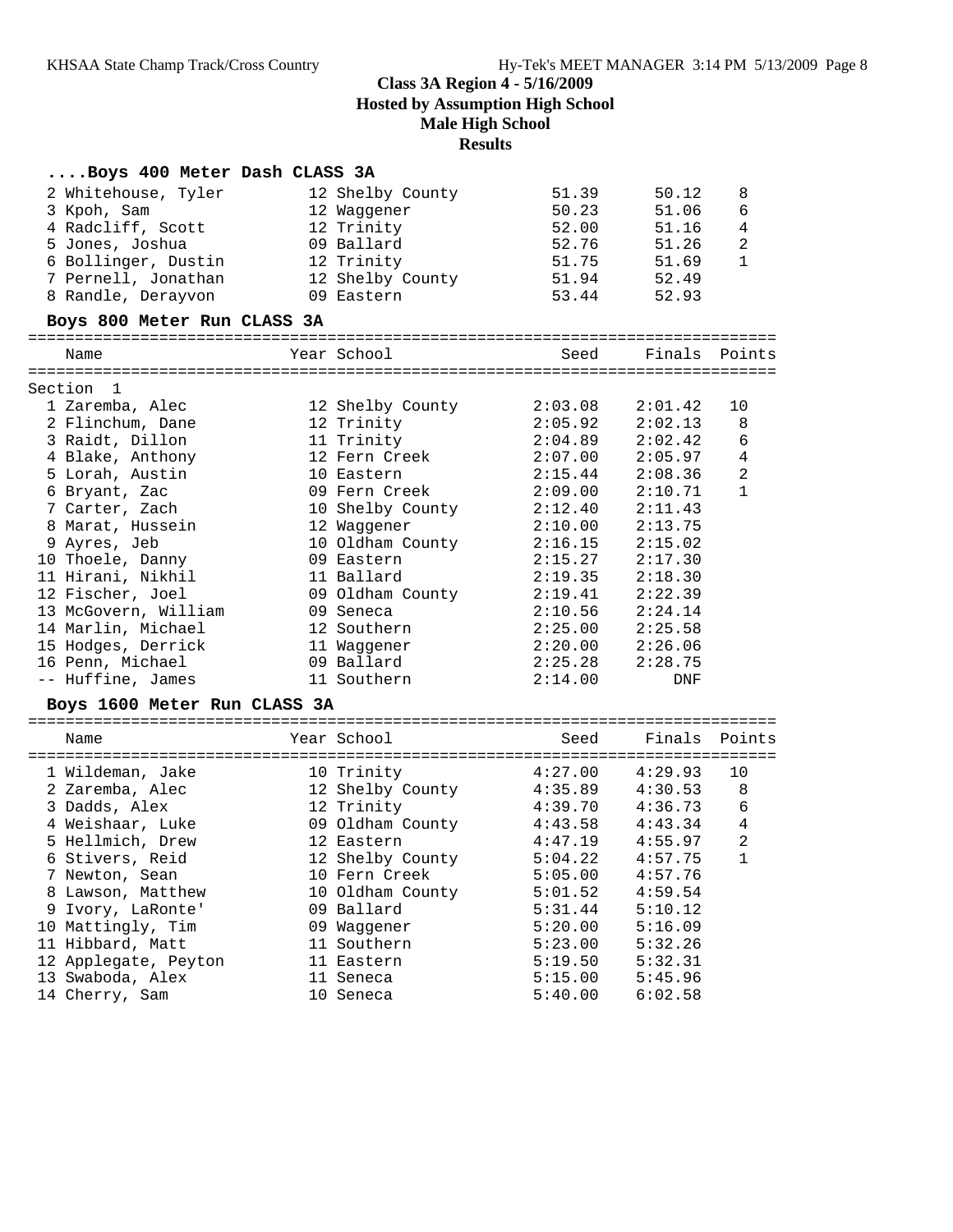### **Boys 3200 Meter Run CLASS 3A**

| Name              | Year School      | Seed     | Finals Points |    |
|-------------------|------------------|----------|---------------|----|
| 1 Eden, Stacey    | 11 Shelby County | 9:33.84  | 9:39.96       | 10 |
| 2 Hancock, Brian  | 12 Trinity       | 10:12.84 | 9:42.14       | 8  |
| 3 Wildeman, Jake  | 10 Trinity       | 10:05.00 | 9:50.42       | 6  |
| 4 Depasco, JJ     | 12 Shelby County | 10:05.60 | 10:15.23      | 4  |
| 5 Weishaar, Luke  | 09 Oldham County | 10:19.46 | 10:16.91      | 2  |
| 6 Cheatham, Kyle  | 12 Fern Creek    | 10:34.00 | 10:39.21      |    |
| 7 Turi, Ben       | 10 Eastern       | 10:47.13 | 10:40.24      |    |
| 8 Barrett, Chris  | 11 Southern      | 10:51.00 | 10:44.96      |    |
| 9 Lawson, Matthew | 10 Oldham County | 10:49.93 | 11:04.93      |    |
| 10 Smithson, Greg | 12 Eastern       | 10:24.93 | 11:06.10      |    |

### **Boys 110 Meter Hurdles CLASS 3A**

================================================================================ Name Year School Seed Finals Points ================================================================================ 1 Newton, Robbie 12 Fern Creek 18.00 17.91 2 Hayes, Devin 11 Shelby County 19.00 18.14 3 Phillips, Tyler 10 Shelby County 18.96 19.02 -- Crutcher, Ryan 09 Southern 20.00 DQ knocked down hurdle Section 2 1 Larsen, David 12 Oldham County 15.42 15.19 10 2 Brown, Clarence 12 Ballard 15.56 15.35 8 3 Hardin, Drew 11 Ballard 15.84 15.73 6 4 Ray, Logan 12 Oldham County 15.80 15.97 4 5 Thompson, Alex 11 Fern Creek 16.50 16.69 2 6 Nwasu, Dan 09 Seneca 17.50 17.00 1 7 Cabbage, Hayden 12 Trinity 16.40 17.59 8 Corley, Chirs 12 Trinity 17.70 17.96

### **Boys 300 Meter Hurdles CLASS 3A**

| Name              | Year School      | Seed  | Finals Points |         |
|-------------------|------------------|-------|---------------|---------|
|                   |                  |       |               |         |
| Section 1         |                  |       |               |         |
| 1 Hayes, Devin    | 11 Shelby County | 45.10 | 44.54         |         |
| 2 Phillips, Tyler | 10 Shelby County | 45.68 | 45.68         |         |
| 3 Nwasu, Dan      | 09 Seneca        | 47.50 | 48.96         |         |
| 4 Miler, Andre    | 11 Southern      | 51.00 | 50.60         |         |
| 5 Crutcher, Ryan  | 09 Southern      | 52.00 | 52.90         |         |
| -- Cherry, Eric   | 10 Waqqener      | 54.32 | DQ            | jewelry |
| Section 2         |                  |       |               |         |
| 1 Larsen, David   | 12 Oldham County | 40.97 | 40.38         | 10      |
| 2 Thompson, Alex  | 11 Fern Creek    | 41.40 | 40.40         | 8       |
| 3 Ulrich, Nick    | 12 Trinity       | 44.16 | 41.58         | 6       |
| 4 Ray, Logan      | 12 Oldham County | 41.42 | 41.70         | 4       |
| 5 Hardin, Drew    | 11 Ballard       | 42.22 | 42.14         | 2       |
| 6 Brown, Clarence | 12 Ballard       | 42.20 | 42.45         | 1       |
| 7 Garr, Alex      | 12 Trinity       | 43.58 | 42.66         |         |
| 8 Newton, Robbie  | 12 Fern Creek    | 43.00 | 44.87         |         |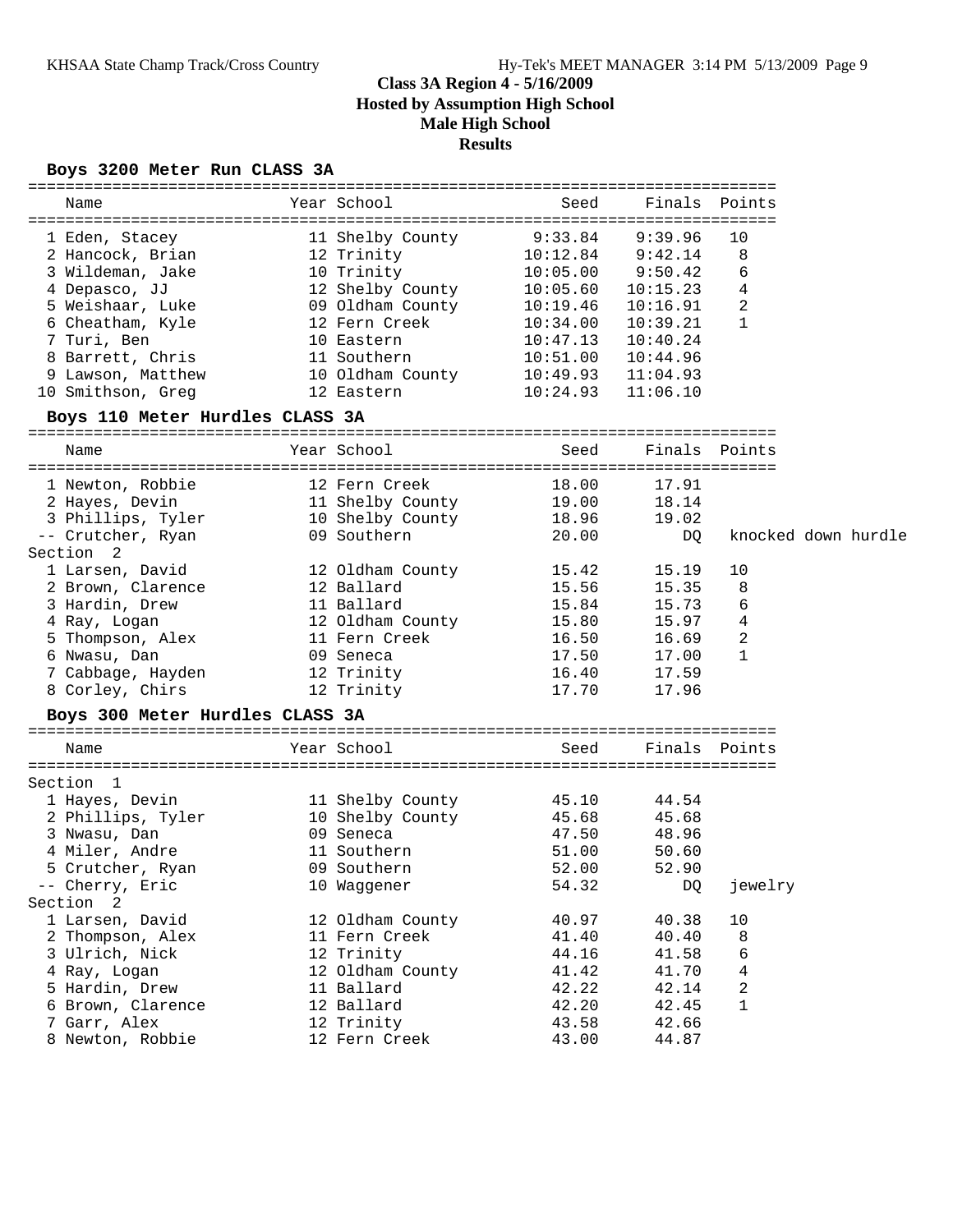### **Boys 4x100 Meter Relay CLASS 3A**

| School                          |    | Seed                       | Finals Points |        |               |
|---------------------------------|----|----------------------------|---------------|--------|---------------|
|                                 |    |                            |               |        |               |
| Section 1                       |    |                            |               |        |               |
| -- Seneca                       |    | 45.90                      | DQ            |        | out of zone 1 |
| 1) Colbert, Chad 12             |    | 2) Greene, Nick 11         |               |        |               |
| 3) Lott, Tyrome 10              |    | 4) Pannell, Fred 11        |               |        |               |
| 5) Spencer, Quintin 12          |    | 6) Smith, Damarcus 10      |               |        |               |
| Section 2                       |    |                            |               |        |               |
| 1 Ballard                       |    | 43.07                      | 43.26         | 10     |               |
| 1) Byrd, Chris 11               |    | 2) Kannamore, William 10   |               |        |               |
| 3) Dow, Martez 12               |    | 4) Hardin, Forisse 10      |               |        |               |
| 5) Baker, Ronnie 09             |    | 6) Hardin, Drew 11         |               |        |               |
| 7) Marbry, Cedric 10            |    | 8) Burton, Graham 10       |               |        |               |
| 2 Trinity (Louisville)          |    | 45.27                      | 43.60         | 8      |               |
| 1) Phillips, Tim 12             |    | 2) Wheat, Chris 11         |               |        |               |
| 3) Radcliff, Scott 12           |    | 4) King, Andrew 12         |               |        |               |
| 5) McConnel, Matt 11            |    | 6) Smith, Cory 11          |               |        |               |
| 7) Garr, Alex 12                |    | 8) Brewer, Matther 09      |               |        |               |
| 3 Fern Creek                    |    | 43.40                      | 43.92         | 6      |               |
| 1) Welch, Jimmie 12             |    | 2) Thompson, Alex 11       |               |        |               |
| 3) Cham, Omar 12                |    | 4) Perry, Kennedy 12       |               |        |               |
| 5) Harrington, James 11         | 6) |                            |               |        |               |
| 4 Eastern                       |    | 43.98                      | 44.08         | 4      |               |
| 1) Trowell, Donaven 11          |    | 2) Parks, Chris 11         |               |        |               |
| 3) Sanford, Jerome 12           |    | 4) Hayden, Josh 11         |               |        |               |
| 5) Smith, Mauri 12              |    | 6) Davies, Jon 12          |               |        |               |
| 7) Callahan, Austin 09          | 8) |                            |               |        |               |
| 5 Southern                      |    | 44.59                      | 44.88         | 2      |               |
| 1) Anderson, Sam 12             |    | 2) Blakemore, Jordan 12    |               |        |               |
| 3) Jones, Dwayne 12             |    | 4) Ferguson, Calvin 12     |               |        |               |
| 5) Kimbley, Corey 11            |    | 6) Yates, Justin 11        |               |        |               |
| 7) Cadlett, Chris 11            | 8) |                            |               |        |               |
| 6 Waggener                      |    | 45.00                      | 45.42         | 1      |               |
| 1) Wright, Shawn 11             |    | 2) Smith, Desmond 11       |               |        |               |
| 3) Kpoh, Sam 12                 |    | 4) Jeter, Lamar 11         |               |        |               |
| 5) Malemuas, Raby 12            |    | 6) Wright, Vincent 10      |               |        |               |
| 7 Shelby County                 |    | 45.81                      | 45.54         |        |               |
| 1) Elzy, Tavis 10               |    | 2) O'Bannon, Rico 12       |               |        |               |
| 3) Swan, Bryant 10              |    | 4) Cottrell, Quinten 10    |               |        |               |
| 5) Thomas, Edwin 11             |    | 6) Whitehouse, Tyler 12    |               |        |               |
| 7) Stewart, Justin 08           |    | 8) Phillips, Tyler 10      |               |        |               |
| 8 Oldham County                 |    | 45.08                      | 46.92         |        |               |
| 1) Adams, Michael 12            |    | 2) Brown-Campbell, Tony 11 |               |        |               |
| 3) West, Chris 10               |    | 4) Cuebus, Joel 12         |               |        |               |
| 5) Larsen, David 12             |    | 6) Allen, Jerrmond 12      |               |        |               |
| 7) Taylor, Dearll 10            |    | 8) DeWitt, Michael 09      |               |        |               |
| Boys 4x200 Meter Relay CLASS 3A |    |                            |               |        |               |
| School                          |    | Seed                       | Finals        | Points |               |
|                                 |    |                            |               |        |               |
| Section 1                       |    |                            |               |        |               |
| 1 Trinity (Louisville)          |    | 1:34.87                    | 1:31.19       | 10     |               |
| 1) McConnel, Matt 11            |    | 2) Radcliff, Scott 12      |               |        |               |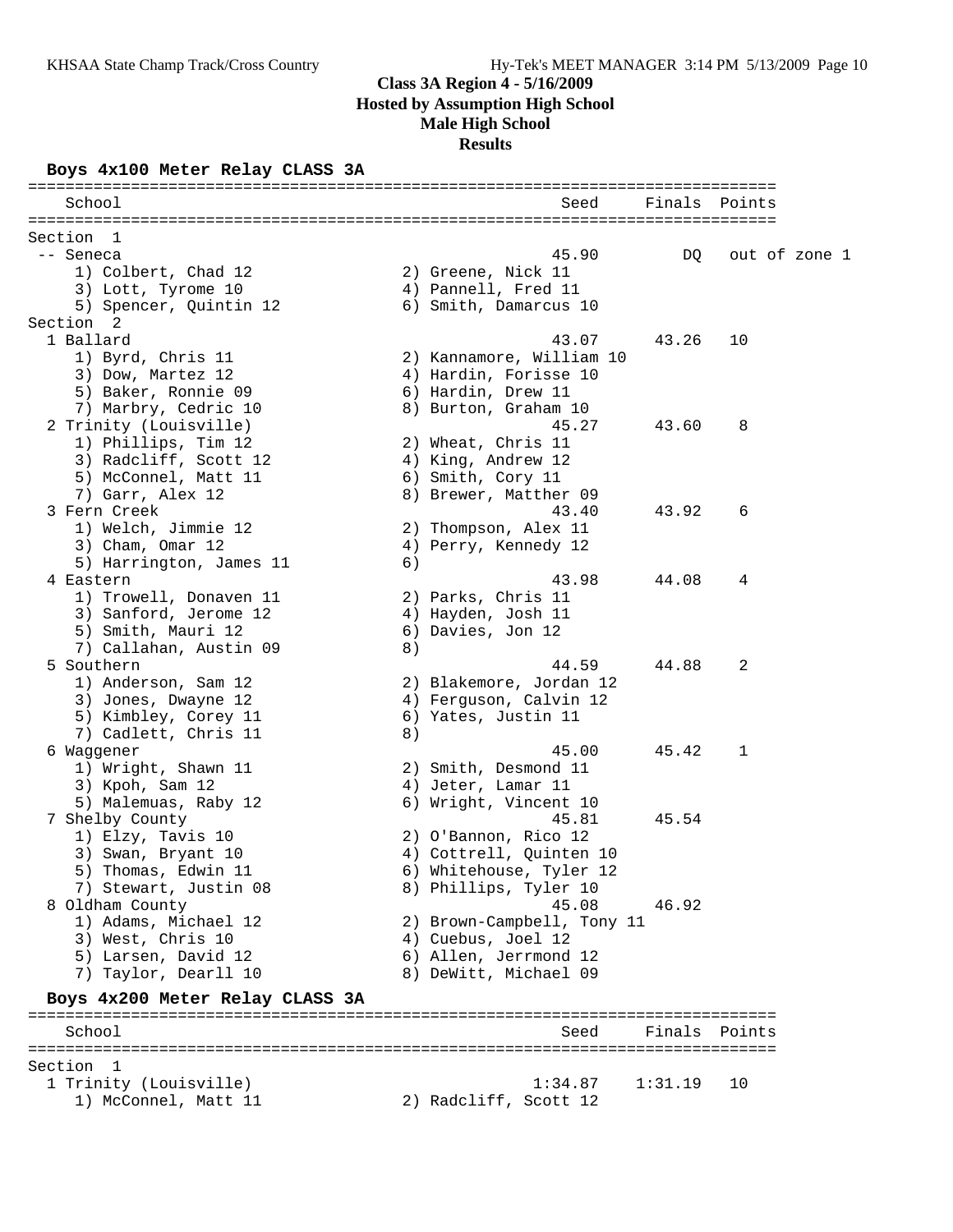### **Results**

## **....Boys 4x200 Meter Relay CLASS 3A**

| 3) Wheat, Chris 11<br>5) Garr, Alex 12 |    | 4) King, Andrew 12<br>6) Bollinger, Dustin 12 |            |        |
|----------------------------------------|----|-----------------------------------------------|------------|--------|
| 7) Smith, Cory 11                      |    | 8) Tenza, Jack 10                             |            |        |
| 2 Eastern                              |    | 1:31.88                                       | 1:31.22    | 8      |
| 1) Trowell, Donaven 11                 |    | 2) Hayden, Josh 11                            |            |        |
| 3) Blanton, Drew 12                    |    | 4) Sanford, Jerome 12                         |            |        |
| 5) Parks, Chris 11                     |    | 6) Smith, Mauri 12                            |            |        |
| 7) Sanford, Daryus 09                  |    | 8) Callahan, Austin 09                        |            |        |
| 3 Shelby County                        |    | 1:33.10                                       | 1:31.25    | 6      |
| 1) Elzy, Tavis 10                      |    | 2) O'Bannon, Rico 12                          |            |        |
| 3) Whitehouse, Tyler 12                |    | 4) Thomas, Edwin 11                           |            |        |
| 5) Swan, Bryant 10                     |    | 6) Cottrell, Quinten 10                       |            |        |
|                                        |    |                                               |            |        |
| 7) Phillips, Tyler 10                  |    | 8) Stewart, Justin 08                         |            |        |
| 4 Southern                             |    | 1:31.61                                       | 1:31.64    | 4      |
| 1) Blakemore, Jordan 12                |    | 2) Ferguson, Calvin 12                        |            |        |
| 3) Jones, Dwayne 12                    |    | 4) Anderson, Sam 12                           |            |        |
| 5) Kimbley, Corey 11                   |    | 6) Yates, Justin 11                           |            |        |
| 7) Cadlett, Chris 11                   | 8) |                                               |            |        |
| 5 Ballard                              |    | 1:33.20                                       | 1:31.93    | 2      |
| 1) Baker, Ronnie 09                    |    | 2) Hardin, Drew 11                            |            |        |
| 3) Logan, Lanell 11                    |    | 4) Marbry, Cedric 10                          |            |        |
| 5) Burton, Graham 10                   |    | 6) Byrd, Chris 11                             |            |        |
| 7) Dow, Martez 12                      |    | 8) Hardin, Forisse 10                         |            |        |
| 6 Waggener                             |    | 1:33.10                                       | 1:33.79    | 1      |
| 1) Malemuas, Raby 12                   |    | 2) Jeter, Lamar 11                            |            |        |
| 3) Wright, Shawn 11                    |    | 4) Smith, Desmond 11                          |            |        |
| 5) Kpoh, Sam 12                        | 6) |                                               |            |        |
| 7 Seneca                               |    | 1:33.50                                       | 1:35.70    |        |
| 1) Tooley, Damon 11                    |    | 2) Spencer, Quintin 12                        |            |        |
| 3) Pannell, Fred 11                    |    | 4) Jacobs, Jordan 11                          |            |        |
| 5) Bender, Jordan 10                   |    | 6) Smith, Damarcus 10                         |            |        |
| 8 Oldham County                        |    | 1:36.04                                       | 1:38.63    |        |
| 1) Adams, Michael 12                   |    | 2) Allen, Jerrmond 12                         |            |        |
| 3) Taylor, Dearll 10                   |    | 4) Chiba, Ichiro 12                           |            |        |
| 5) Fairfield, Matthew 10               |    | 6) DeWitt, Michael 09                         |            |        |
| 7) Cuebus, Joel 12                     |    | 8) Combs, Jarrod 10                           |            |        |
|                                        |    |                                               |            |        |
| Boys 4x400 Meter Relay CLASS 3A        |    |                                               |            |        |
| School                                 |    | Seed                                          | Finals     | Points |
|                                        |    |                                               |            |        |
| 1 Eastern                              |    | 3:30.00                                       | 3:26.07 10 |        |
| 1) Klosterman, Sean 12                 |    | 2) Randle, Derayvon 09                        |            |        |
| 3) Sanford, Jerome 12                  |    | 4) Blanton, Drew 12                           |            |        |
| 5) Lorah, Austin 10                    |    | 6) Davies, Iyadeh 10                          |            |        |
| 7) Sanford, Daryus 09                  | 8) |                                               |            |        |
| 2 Shelby County                        |    | 3:32.72                                       | 3:27.45    | 8      |
| 1) Pernell, Jonathan 12                |    | 2) O'Bannon, Rico 12                          |            |        |
| 3) Thomas, Edwin 11                    |    | 4) Whitehouse, Tyler 12                       |            |        |
| 5) Eden, Stacey 11                     |    | 6) Zaremba, Alec 12                           |            |        |
| 7) Elzy, Tavis 10                      |    | 8) Stewart, Justin 08                         |            |        |
| 3 Trinity (Louisville)                 |    | 3:34.13                                       | 3:30.01    | 6      |
| 1) Radcliff, Scott 12                  |    | 2) Bollinger, Dustin 12                       |            |        |
|                                        |    |                                               |            |        |

3) McConnel, Matt 11 4) Garr, Alex 12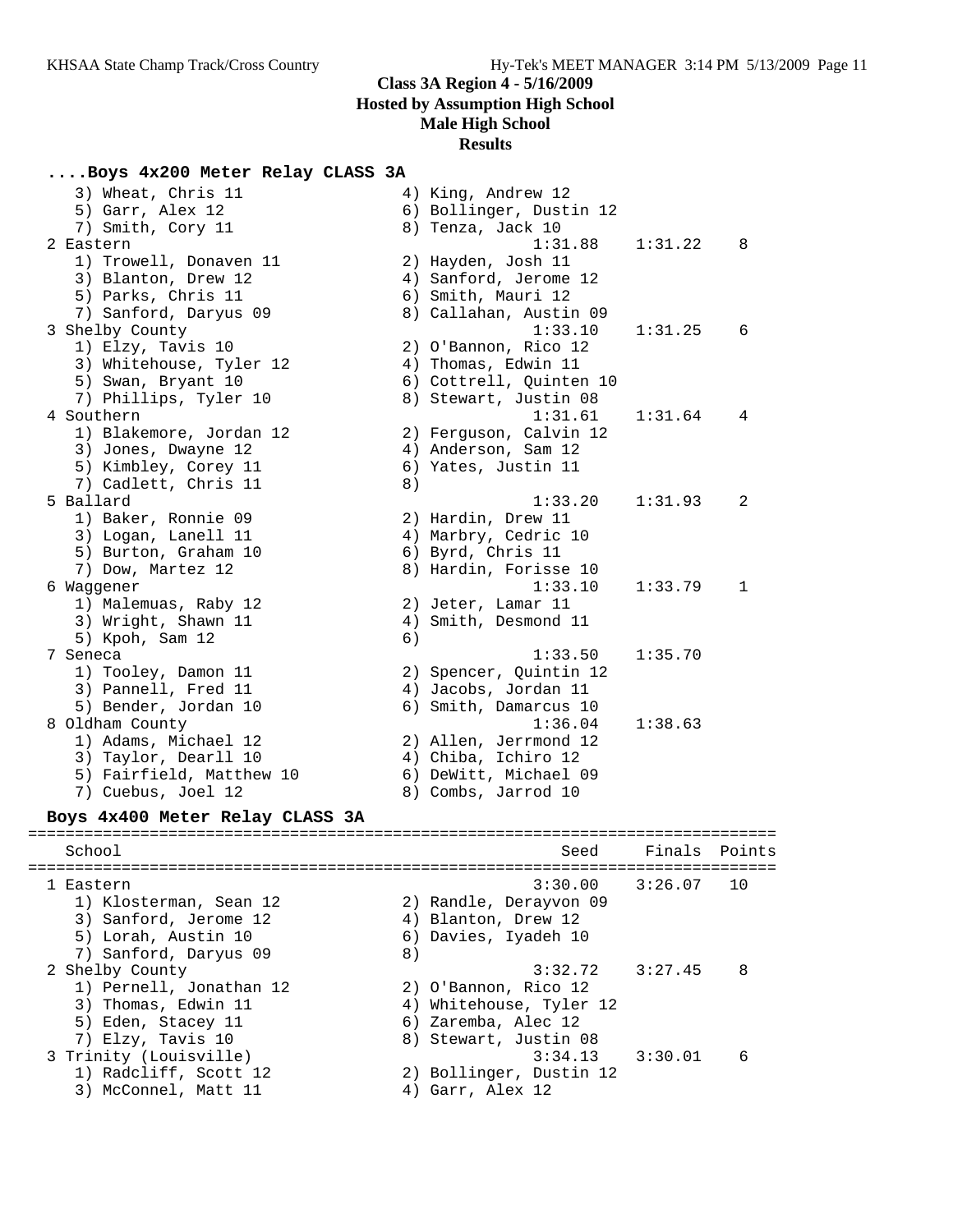## **....Boys 4x400 Meter Relay CLASS 3A**

| 5) Ulrich, Nick 12<br>7) Stewart, Zack 11<br>4 Oldham County<br>1) Larsen, David 12                                 | 6) Raidt, Dillon 11<br>8) Flinchum, Dane 12<br>3:34.56<br>2) Menard, Taylor 12                            | 3:31.81 | 4      |
|---------------------------------------------------------------------------------------------------------------------|-----------------------------------------------------------------------------------------------------------|---------|--------|
| 3) Ray, Logan 12<br>5) Fairfield, Matthew 10<br>7) Chiba, Ichiro 12<br>5 Ballard                                    | 4) West, Chris 10<br>6) Combs, Jarrod 10<br>8) Adams, Michael 12<br>3:49.47                               | 3:34.77 | 2      |
| 1) Baker, Ronnie 09<br>3) Logan, Lanell 11<br>5) Dickerson, Dominique 11<br>7) Duncan, Donte 10                     | 2) Byrd, Chris 11<br>4) Jones, Joshua 09<br>6) Marbry, Cedric 10<br>8) Hardin, Drew 11                    |         |        |
| 6 Southern<br>1) Blakemore, Jordan 12<br>3) Jones, Dwayne 12<br>5) Anderson, Sam 12<br>7) Decker, Evan 11           | 3:56.99<br>2) Kimbley, Corey 11<br>4) Ferguson, Calvin 12<br>6) Yates, Justin 11<br>8) giddens, rommel 10 | 3:44.22 | 1      |
| 7 Fern Creek<br>1) Blake, Anthony 12<br>3) Newton, Robbie 12<br>5) Harrington, James 11                             | 3:36.00<br>2) Bryant, Zac 09<br>4) Perry, Kennedy 12<br>6) Scott, William 12                              | 3:49.61 |        |
| Boys 4x800 Meter Relay CLASS 3A                                                                                     |                                                                                                           |         |        |
| School                                                                                                              | Seed                                                                                                      | Finals  | Points |
| 1 Trinity (Louisville)<br>1) Dadds, Alex 12                                                                         | 8:12.00<br>2) Wildeman, Jake 10                                                                           | 8:05.18 | 10     |
| 3) Flinchum, Dane 12<br>5) Stewart, Zack 11                                                                         | 4) Raidt, Dillon 11<br>6) Hancock, Brian 12                                                               |         |        |
| 7) Medley, Colin 10<br>2 Shelby County<br>1) Eden, Stacey 11<br>3) Pernell, Jonathan 12<br>5) Carter, Zach 10       | 8) Biddle, Greg 12<br>8:14.86<br>2) Depasco, JJ 12<br>4) Zaremba, Alec 12<br>6) Forrest, Logan 10         | 8:07.01 | 8      |
| 7) Thompson, William 10<br>3 Oldham County<br>1) Weishaar, Luke 09<br>3) West, Chris 10<br>5) Fairfield, Matthew 10 | 8) Hayes, Devin 11<br>8:34.83<br>2) Lawson, Matthew 10<br>4) Menard, Taylor 12<br>6) Kabbes, Matthew 09   | 8:33.58 | 6      |
| 7) Hall, Braxton 09<br>4 Eastern<br>1) Hellmich, Drew 12<br>3) Lorah, Austin 10                                     | 8) Ayres, Jeb 10<br>8:35.02<br>2) Davies, Iyadeh 10<br>4) Smithson, Greg 12                               | 8:35.02 | 4      |
| 5) Turi, Ben 10<br>5 Fern Creek<br>1) Blake, Anthony 12<br>3) Cheatham, Kyle 12                                     | 6) Thoele, Danny 09<br>9:02.00<br>2) Bryant, Zac 09<br>4) Newton, Sean 10                                 | 8:51.82 | 2      |
| 5) Scott, William 12<br>6 Southern<br>1) Huffine, James 11<br>3) Decker, Evan 11<br>5) Douglass, Nick 09            | 6)<br>9:17.00<br>2) Marlin, Michael 12<br>4) Barrett, Chris 11<br>6) giddens, rommel 10                   | 9:08.47 | 1      |